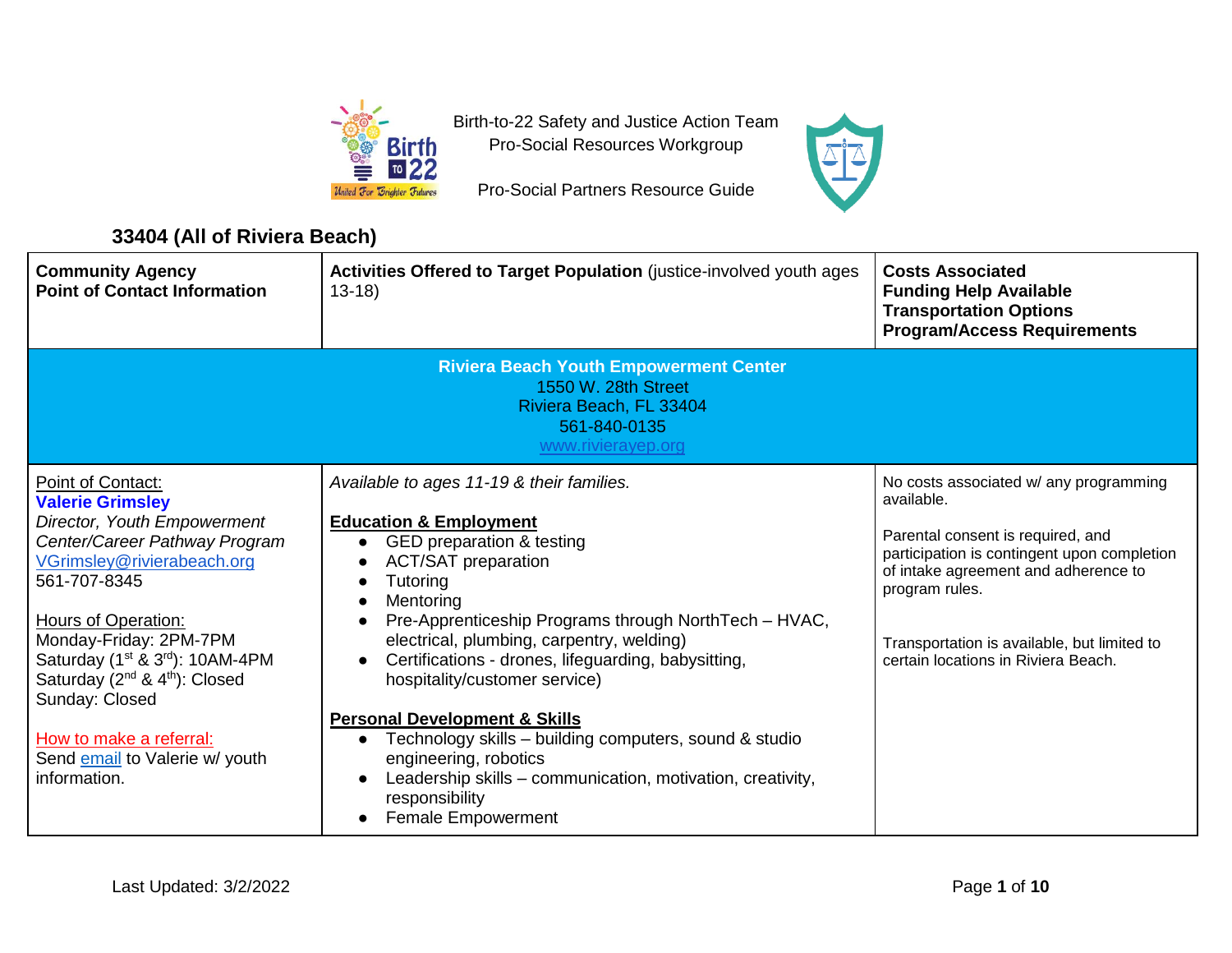|                                                                                                                                                                                                                                                                                                                                                               | <b>Recreation, Sports, &amp; Wellness</b><br>Basketball<br>$\bullet$<br>Flag football<br>Golf<br>Tennis<br>Volleyball<br>Hip Hop Zumba<br><b>Chess Club</b><br>$\bullet$<br><b>Family Engagement</b><br><b>Food distributions</b><br>$\bullet$<br>Case management for youth/families<br>$\bullet$<br>Parent support meetings and information<br>$\bullet$<br>Family strengthening connections<br>$\bullet$                                     |                                                                         |
|---------------------------------------------------------------------------------------------------------------------------------------------------------------------------------------------------------------------------------------------------------------------------------------------------------------------------------------------------------------|------------------------------------------------------------------------------------------------------------------------------------------------------------------------------------------------------------------------------------------------------------------------------------------------------------------------------------------------------------------------------------------------------------------------------------------------|-------------------------------------------------------------------------|
|                                                                                                                                                                                                                                                                                                                                                               | <b>Riviera Beach Parks &amp; Recreation</b><br>1621 W. Blue Heron Blvd.<br>Riviera Beach, FL 33404<br>https://www.rivierabch.com/parks-rec                                                                                                                                                                                                                                                                                                     |                                                                         |
| Point of Contact:<br><b>Richard Blankenship</b><br><b>Director of Parks and Recreation</b><br>rblankenship@rivierabeach.org<br>Phone #: 561-845-4070<br>Hours of Operation:<br><b>Community &amp; Rec Centers</b><br>Monday-Friday: 8 AM-5PM<br>Saturday & Sunday: Closed<br><b>Aquatic Complex</b><br>Monday-Friday: 8:30AM-5PM<br>Saturday & Sunday: Closed | <b>Recreation, Sports, &amp; Wellness</b><br><b>Basketball</b><br>$\bullet$<br>Football<br>$\bullet$<br><b>Cheer and Dance</b><br>Tennis<br>$\bullet$<br>Fishing<br>$\bullet$<br><b>Esports League</b><br>Virtual Fitness Program<br>$\bullet$<br><b>Chess Club</b><br>$\bullet$<br>Swim Team<br>Lacrosse League<br>$\bullet$<br><b>Education &amp; Employment</b><br>Academics, Recreations, and Enrichment (A.R.E.) Afterschool<br>$\bullet$ | <b>Fees &amp; Details</b><br><b>Locations of Parks &amp; Facilities</b> |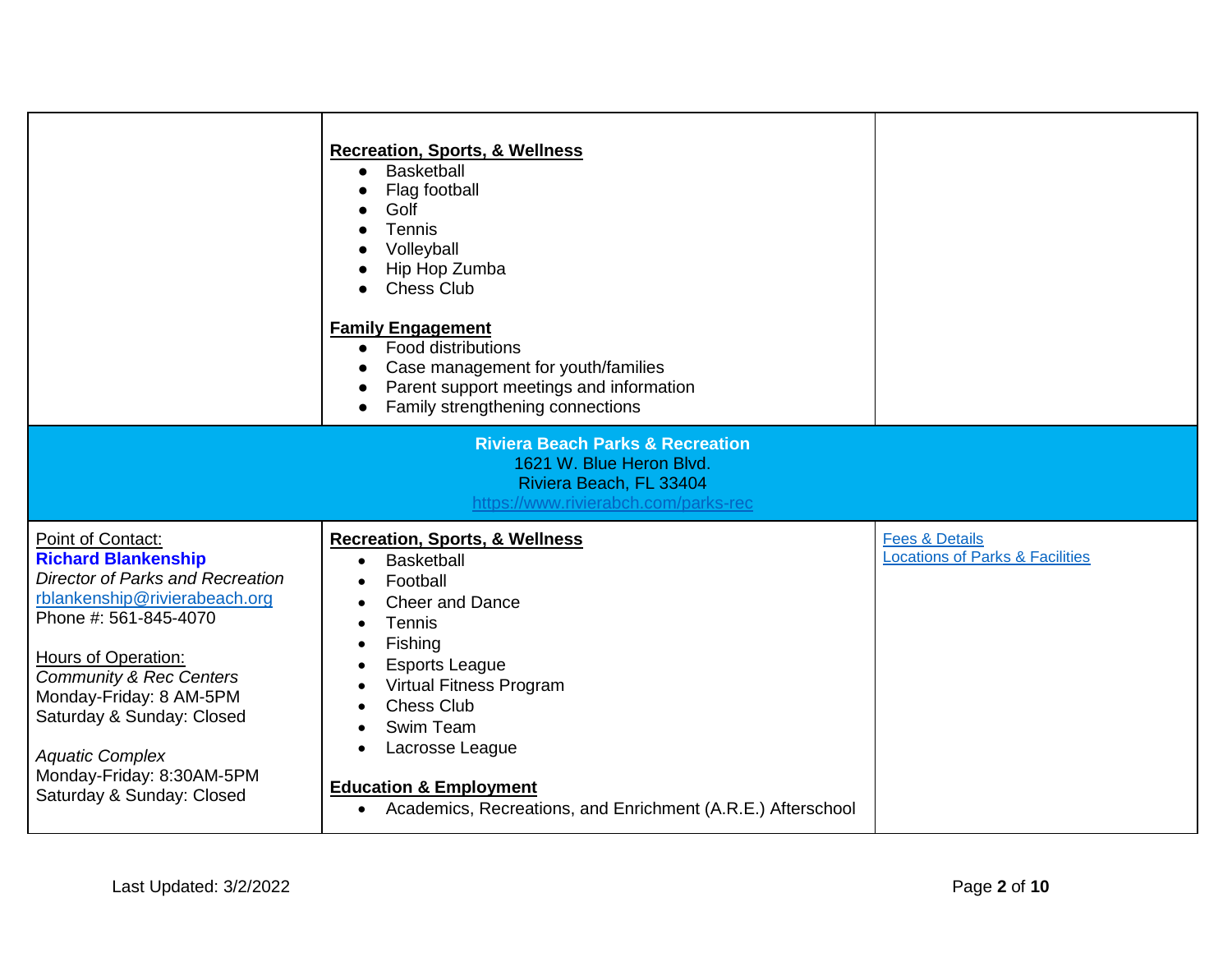| Parks & Playgrounds<br>Sunrise to Sunset daily<br>How to make a referral:<br>Reach out to the contact person<br>above.                                       | Program<br><b>Personal Development &amp; Skills</b><br>LeadHership - Girls mentoring program<br>$\bullet$<br>Urban Farm & Community Garden Project - gardening<br>$\bullet$<br>education, mentoring, nutrition, arts & crafts, cooking demos,<br>mindfulness.<br><b>Family Engagement</b><br>Let's R.A.P. - Recreation at Parks - games, movie nights,<br>$\bullet$<br>music.<br>Parks, aquatic centers, playgrounds |                                                                                                                                            |  |
|--------------------------------------------------------------------------------------------------------------------------------------------------------------|----------------------------------------------------------------------------------------------------------------------------------------------------------------------------------------------------------------------------------------------------------------------------------------------------------------------------------------------------------------------------------------------------------------------|--------------------------------------------------------------------------------------------------------------------------------------------|--|
| <b>Riviera Beach Library</b><br>2129 North Congress Avenue<br>Riviera Beach, FL 33404<br>https://www.rivierabch.com/government/library<br>561-845-4195       |                                                                                                                                                                                                                                                                                                                                                                                                                      |                                                                                                                                            |  |
| Facebook<br><b>Twitter</b><br>YouTube                                                                                                                        | <b>Education &amp; Employment</b><br>Free internet<br>$\bullet$<br>Interlibrary loan program for books, movies, and DVDs<br>Imagine Your Story - summer reading program for ages 13-17<br>$\bullet$                                                                                                                                                                                                                  | Youth under the age of 18 will need<br>parental signature and/or consent form<br>to obtain a library card or to use<br>internet.           |  |
| Point of Contact:<br>Hours of Operation:<br>Monday-Thursday: 9AM-8PM<br>Friday: 9AM-6:30PM<br>Saturday: 9AM-5PM<br>Sunday: Closed<br>How to make a referral: | <b>Personal Development &amp; Skills</b><br>Free DMV and other practice tests<br>$\bullet$<br>Computer classes - Intro to Microsoft Word<br>Employ Florida Marketplace for job listings, education and<br>training opportunities, and career building assistance<br><b>Other Services</b><br>Free notary<br>$\bullet$                                                                                                | Free to borrow items, use computers,<br>and attend workshops.<br>Email: Library@rivierabeach.org for<br>card renewal or account questions. |  |
| Visit location or call.                                                                                                                                      |                                                                                                                                                                                                                                                                                                                                                                                                                      |                                                                                                                                            |  |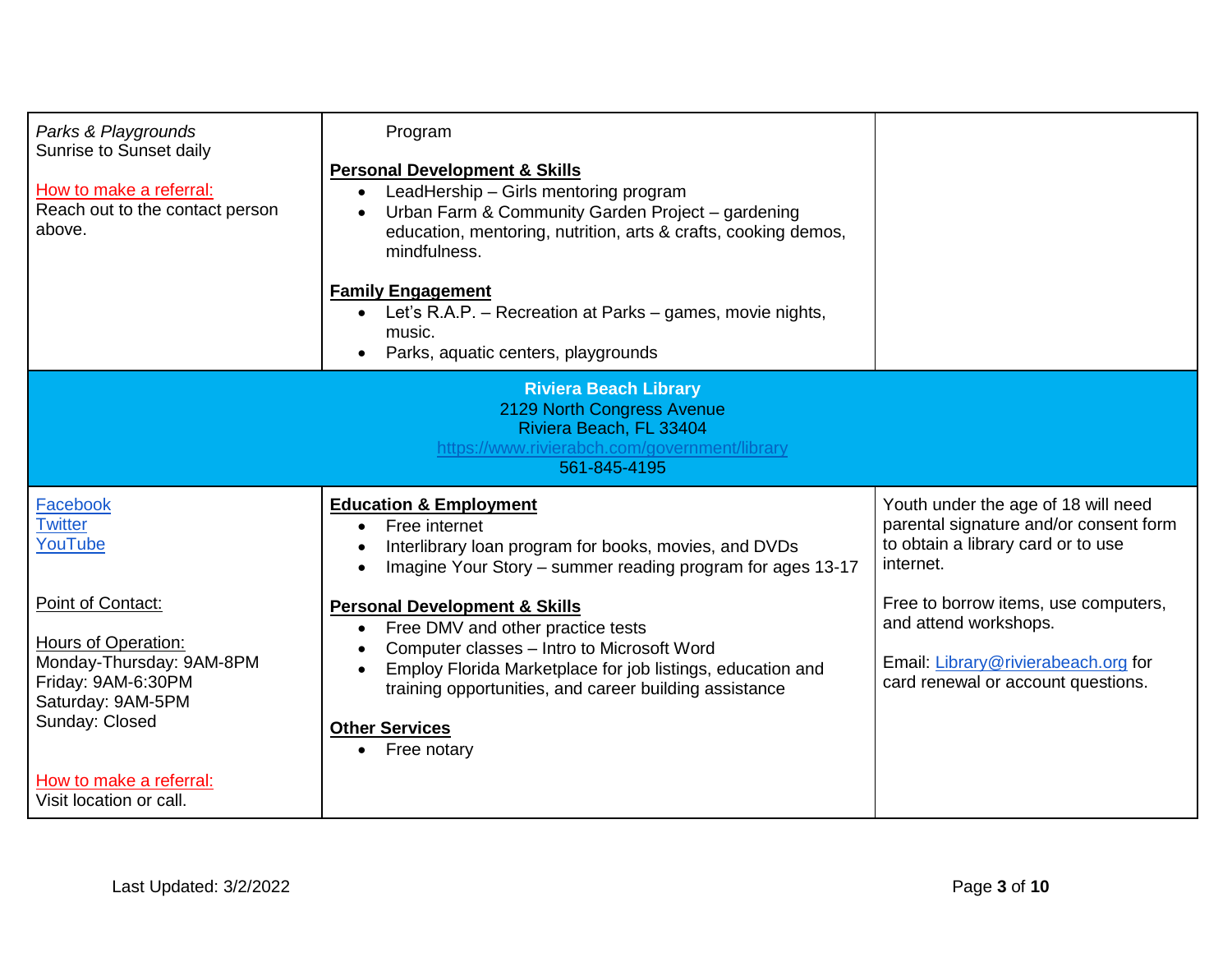| <b>Max M. Fisher Boys and Girls Club</b><br>221 West 13th Street Riviera Beach, FL 33404<br>https://bgcpbc.org/club/riviera-beach-max-m-fisher-club/<br>561-842-5234                   |                                                                                                                                                                                                               |                                                                                                                                                                                                                                   |
|----------------------------------------------------------------------------------------------------------------------------------------------------------------------------------------|---------------------------------------------------------------------------------------------------------------------------------------------------------------------------------------------------------------|-----------------------------------------------------------------------------------------------------------------------------------------------------------------------------------------------------------------------------------|
| <b>Point of Contact:</b><br><b>LaToscha Freeman</b><br>Club Director, Max M. Fisher Boys<br>and Girls Club<br>Email:<br>561-842-5234                                                   | <b>Education &amp; Employment</b><br>College and career readiness programs<br>$\bullet$<br>Daily homework help<br>$\bullet$<br>Tutoring<br>Summer reading program<br><b>Personal Development &amp; Skills</b> | Registration by a parent is required.<br>\$30 annual membership for school year.<br>Transportation is available for a nominal fee.<br>(\$35/month)                                                                                |
| <b>Hours of Operation:</b><br>School year<br>Monday-Friday: 2PM-8PM<br>Summer, winter, spring breaks,<br>teacher planning days<br>Monday-Friday: 7:30AM-6PM<br><b>Teen Programming</b> | Arts and crafts<br><b>Cultural arts</b><br>Computer and technology education<br><b>Financial literacy</b><br>Gardening program<br>Leadership programs<br>Piano classes<br>STEM programs and robotics          | Affordable fees for extended programs<br>(summer, winter, spring breaks).<br>Scholarships and sliding fee schedule are<br>available.<br>Application on website.<br>** Only families who exceed income limits<br>are charged fees. |
| Friday: 2PM-12AM<br>How to make a referral:<br>Complete application, then contact<br>LaToscha for assistance or<br>$\bullet$<br>information.<br>$\bullet$<br>$\bullet$<br>Camps        | <b>Recreation, Sports, &amp; Wellness</b><br>Character education<br>Inside and outside recreation<br>Dance classes<br>Health and wellness programs<br>Sports & Fitness programs<br>Yoga classes               | ** Families participating in Early Learning<br>Coalition, PBC Youth Services Scholarship<br>Voucher Program, or 21 <sup>st</sup> CCLC are not<br>charged fees.<br>See Parent Handbook for more information.                       |
| Summer, spring, & winter camps<br><b>Florida Fishing Academy</b><br>251 W 11 <sup>th</sup> St.<br>Riviera Beach, FL 33404                                                              |                                                                                                                                                                                                               |                                                                                                                                                                                                                                   |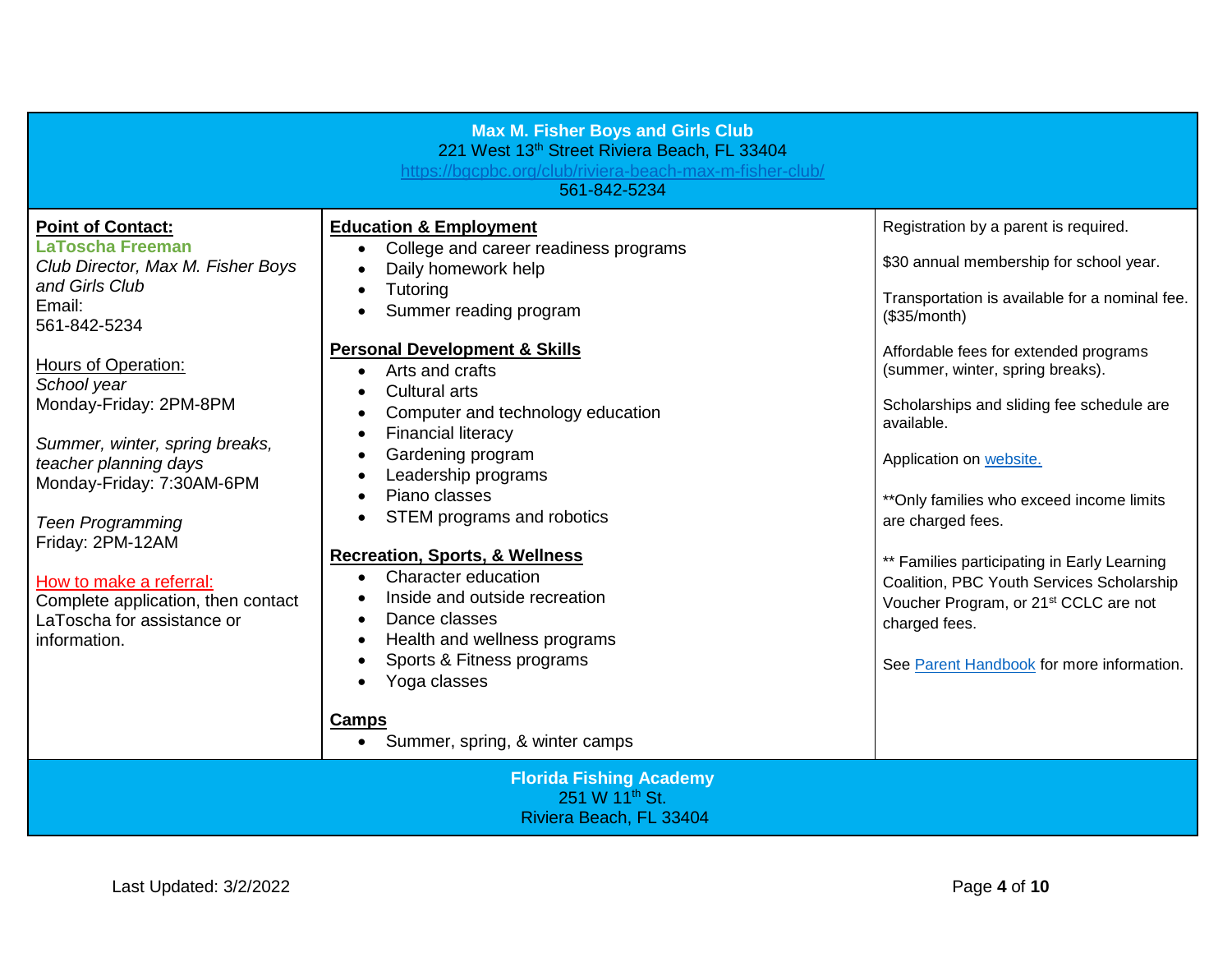| https://floridafishingacademy.com/<br>561-740-7227                                                                                                                                                                                                                                                                                                                                                                            |                                                                                                                                                                                                                                                                                                                                                                                                                                                                                                                                                                                                                                                                       |                                                                                                                                                                                                                                                                                                                                        |  |
|-------------------------------------------------------------------------------------------------------------------------------------------------------------------------------------------------------------------------------------------------------------------------------------------------------------------------------------------------------------------------------------------------------------------------------|-----------------------------------------------------------------------------------------------------------------------------------------------------------------------------------------------------------------------------------------------------------------------------------------------------------------------------------------------------------------------------------------------------------------------------------------------------------------------------------------------------------------------------------------------------------------------------------------------------------------------------------------------------------------------|----------------------------------------------------------------------------------------------------------------------------------------------------------------------------------------------------------------------------------------------------------------------------------------------------------------------------------------|--|
| Point of Contact:<br><b>Shannon Lalime</b><br><b>Program Director</b><br>716-341-3248<br>shannon@floridafishingacademy.co<br>m<br><b>Hours of Operation:</b><br>Monday-Friday: 9AM-3PM<br>Saturday & Sunday: Closed<br>How to make a referral:<br>The third-party agency working with<br>the youths would contact Ms. Lalime<br>to discuss appropriate program.<br>Youths are not individually enrolled<br>in these programs. | <b>Education &amp; Employment</b><br>In-class and in-the-field educational and recreational activities<br>such as fishing, boating, kayaking, snorkeling, dissections,<br>marine biology and conservation education.<br>Charting a Course in the Marine Industries-<br>vocational fishing education and post-secondary preparation;<br>On-the-job training initiatives<br><b>Volunteerism and Mentorship</b><br>Youths have opportunities not only to be mentored by<br>$\bullet$<br>professionals in the field, but also have the opportunity to<br>mentor other youths in the program or serve as camp<br>counselors upon participation and completion of programs. | Youths become involved in these programs<br>through third-parties (i.e., referrals from the<br>Riviera Beach Youth Empowerment Center<br>or PBC Youth Services). A specified number<br>of youths would have to be enrolled in these<br>programs (15-40) before the third-party<br>agency could set up an educational<br>experience.    |  |
| <b>Florida Training Services, Inc.</b><br>8011 Monetary Drive, Suite B-1<br>Riviera Beach. FL 33404<br>http://floridatrainingservices.com/about-us/<br>561-842-1063                                                                                                                                                                                                                                                           |                                                                                                                                                                                                                                                                                                                                                                                                                                                                                                                                                                                                                                                                       |                                                                                                                                                                                                                                                                                                                                        |  |
| Point of Contact:<br><b>Amanda McGinley</b><br><b>Administrative Assistant</b><br>amanda.mcginley@fltrainingservice<br>s.com<br>561-842-1063, ext. 303<br>Hours of Operation:<br>Monday-Friday: 9AM-4PM                                                                                                                                                                                                                       | <b>Education &amp; Employment</b><br>Pre-apprenticeship in carpentry, electrical, HVAC, plumbing,<br>and welding<br>Certifications & training - FL Dept. of Education Pre-<br>Apprenticeship, NCCER Core, OSHA-10 Safety, first aid/CPR,<br>forklift training, high-reach equipment training<br>Apprenticeship program - paid on-the-job training and technical<br>instruction in:<br>Carpentry                                                                                                                                                                                                                                                                       | Registration for pre-apprenticeship begins in<br>summer for Fall start, but interested<br>applicants can fill out a contact form here to<br>stay up-to-date with registration info.<br>Registration held at North Technical<br>Education Center, 7071 Garden Rd., Riviera<br>Beach, FL 33404<br>Must be 16+ and not registered in K-12 |  |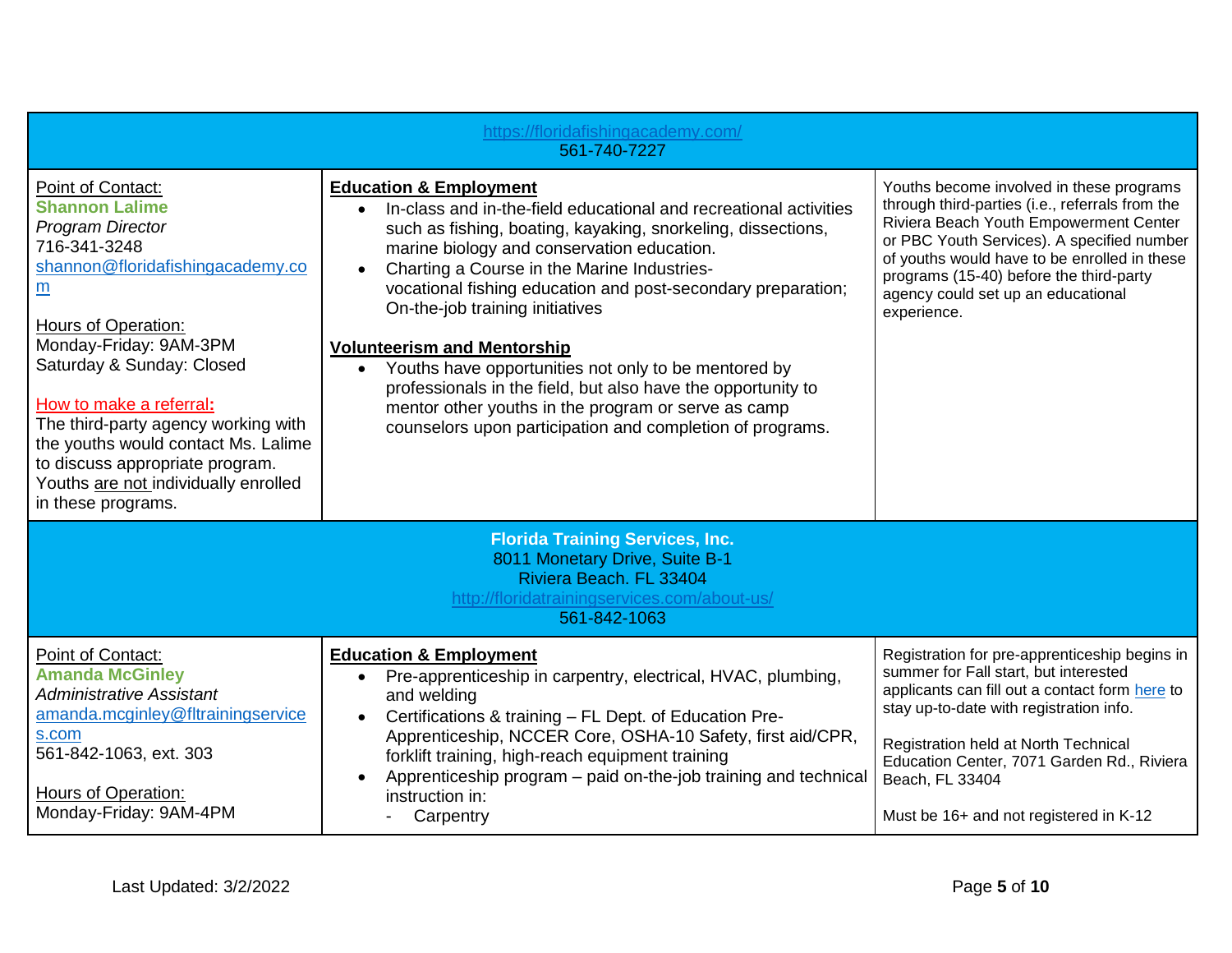| Saturday & Sunday: Closed<br>How to make a referral:<br>Call or email Ms. McGinley. Be<br>advised registration and enrollment<br>are time-limited, not ongoing.                                                                                                                | Electrical<br>Glazing and Finishing<br><b>HVAC</b><br>Plumbing and pipefitting<br>Construction (steel/iron work, elevators, sprinkler fitters)<br>Welding                                                                                                                                                                                                                                                                                                                 | school to participate.<br>High school diploma/GED not required for<br>pre-apprenticeship, but is required for<br>apprenticeship.<br>Transportation not provided.<br>All programs (pre-apprentice and<br>apprentice) are free. |  |  |
|--------------------------------------------------------------------------------------------------------------------------------------------------------------------------------------------------------------------------------------------------------------------------------|---------------------------------------------------------------------------------------------------------------------------------------------------------------------------------------------------------------------------------------------------------------------------------------------------------------------------------------------------------------------------------------------------------------------------------------------------------------------------|-------------------------------------------------------------------------------------------------------------------------------------------------------------------------------------------------------------------------------|--|--|
|                                                                                                                                                                                                                                                                                | <b>Boy Scouts of America, Troop 0132</b><br>Located @ St. Mark's Episcopal Gym and Youth Center<br>10635 Gardens E Drive,<br>Palm Beach Gardens, FL 33410<br>https://www.troop132pbg.org/                                                                                                                                                                                                                                                                                 |                                                                                                                                                                                                                               |  |  |
| Point of Contact:<br><b>Wendy Suttin</b><br><b>Troop Leader</b><br>wendysuttin@yahoo.com<br>561-350-6132<br>Hours of Operation:<br>Meets weekly, Tuesdays, 7-8:30 PM<br>How to make a referral:<br>Call or email Wendy for more<br>information.<br>To apply online: Troop Link | Scouts BSA, male youths 11-17<br><b>Education &amp; Employment</b><br>• STEM<br><b>Personal Development &amp; Skills</b><br>Outdoor skills<br>$\bullet$<br>o Camping, cooking, fishing, swimming, wilderness<br>survival, sustainability<br><b>Emergency preparedness</b><br>First aid<br>Safety skills<br>Financial management<br>$\bullet$<br>Communication<br>$\bullet$<br>Planning<br>$\bullet$<br>Fitness and nutrition<br>Citizenship<br><b>Ethics</b><br>Mentoring | \$60 annually, plus additional for trips and<br>uniforms.<br>Individual troops may have scholarships or<br>fee assistance available.<br>Parental consent is required for<br>participation.                                    |  |  |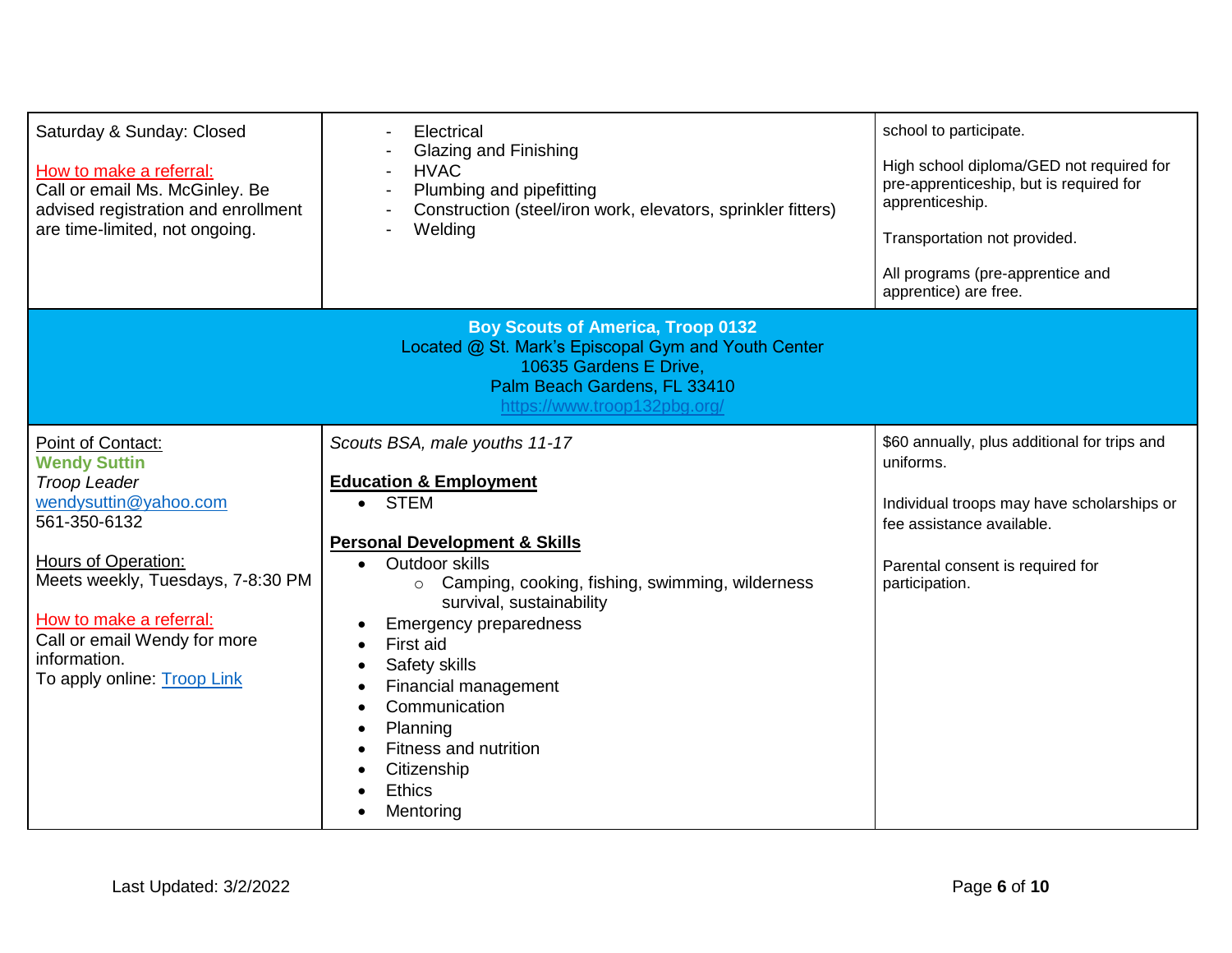|                                                                                                                                                                                                                                                                                                                                                                                                                | <b>Recreation, Sports, &amp; Wellness</b><br>Rifle shooting<br>Skateboarding<br>Soccer                                                                                                                                                                                                                                                                                                                                                                                                                                                                                                |                                                                                                                                                                                                                                                                                                                                                |
|----------------------------------------------------------------------------------------------------------------------------------------------------------------------------------------------------------------------------------------------------------------------------------------------------------------------------------------------------------------------------------------------------------------|---------------------------------------------------------------------------------------------------------------------------------------------------------------------------------------------------------------------------------------------------------------------------------------------------------------------------------------------------------------------------------------------------------------------------------------------------------------------------------------------------------------------------------------------------------------------------------------|------------------------------------------------------------------------------------------------------------------------------------------------------------------------------------------------------------------------------------------------------------------------------------------------------------------------------------------------|
| <b>Riviera Beach Marina Village</b><br>200 E. 13th Street<br>Riviera Beach, FL 33404<br>https://marinavillagepalmbeach.com/<br>561-842-7806                                                                                                                                                                                                                                                                    |                                                                                                                                                                                                                                                                                                                                                                                                                                                                                                                                                                                       |                                                                                                                                                                                                                                                                                                                                                |
| Point of Contact:<br><b>Hours of Operation:</b><br>Monday-Friday: 8:30AM-5PM<br>Saturday & Sunday: Closed<br>How to make a referral:<br>Essentially a collection of<br>independent vendors in one<br>location, there is no through-point of<br>contact for all activities available.<br>Appropriate contacts can be located<br>at provided websites and phone<br>numbers in order to coordinate<br>activities. | <b>Recreation, Sports, &amp; Wellness</b><br>Peanut Island Water taxi - runs out to island every 30 minutes<br>$\bullet$<br>from 8:30AM-3PM (last boat returns 5 PM)<br>Florida Fishing Academy workshops and Eco Tours on site<br>(call 561-740-7227 for upcoming workshops)<br>Paddleboard & kayak rentals on site<br>Parasailing, tubing, wakeboarding, and water skiing rentals<br>available on site (prices vary, visit their website for specific<br>contacts and options)<br>Bicentennial Park, with splash pad, beautiful green space, and<br>concessions for family outings. | Water taxi: \$14/person<br>Paddleboard and kayak rentals: ~\$30-<br>\$40/person (can choose 3 hours or full<br>day for \$10 more)<br>Minors need parental consent and<br>supervision to rent kayaks or<br>paddleboards<br>Youth services may be able to work with<br>Florida Fishing Academy to set up<br>workshops for youths free of charge. |
| <b>Urban Youth Impact, Riviera Beach Outreach Mission</b><br>1555 Dr. Martin Luther King Jr Blvd.<br>Riviera Beach, FL 33404**                                                                                                                                                                                                                                                                                 |                                                                                                                                                                                                                                                                                                                                                                                                                                                                                                                                                                                       |                                                                                                                                                                                                                                                                                                                                                |
| ** FORMERLY STONYBROOK<br><b>APTS – NOW AZURE ESTATES</b><br>Point of Contact:                                                                                                                                                                                                                                                                                                                                 | <b>Education &amp; Employment</b><br>Academic assistance in literacy, homework help, leadership<br>$\bullet$<br>training, and character development.                                                                                                                                                                                                                                                                                                                                                                                                                                  | Only available to residents of Azure<br><b>Estates (formerly Stonybrook</b><br>Apartments).                                                                                                                                                                                                                                                    |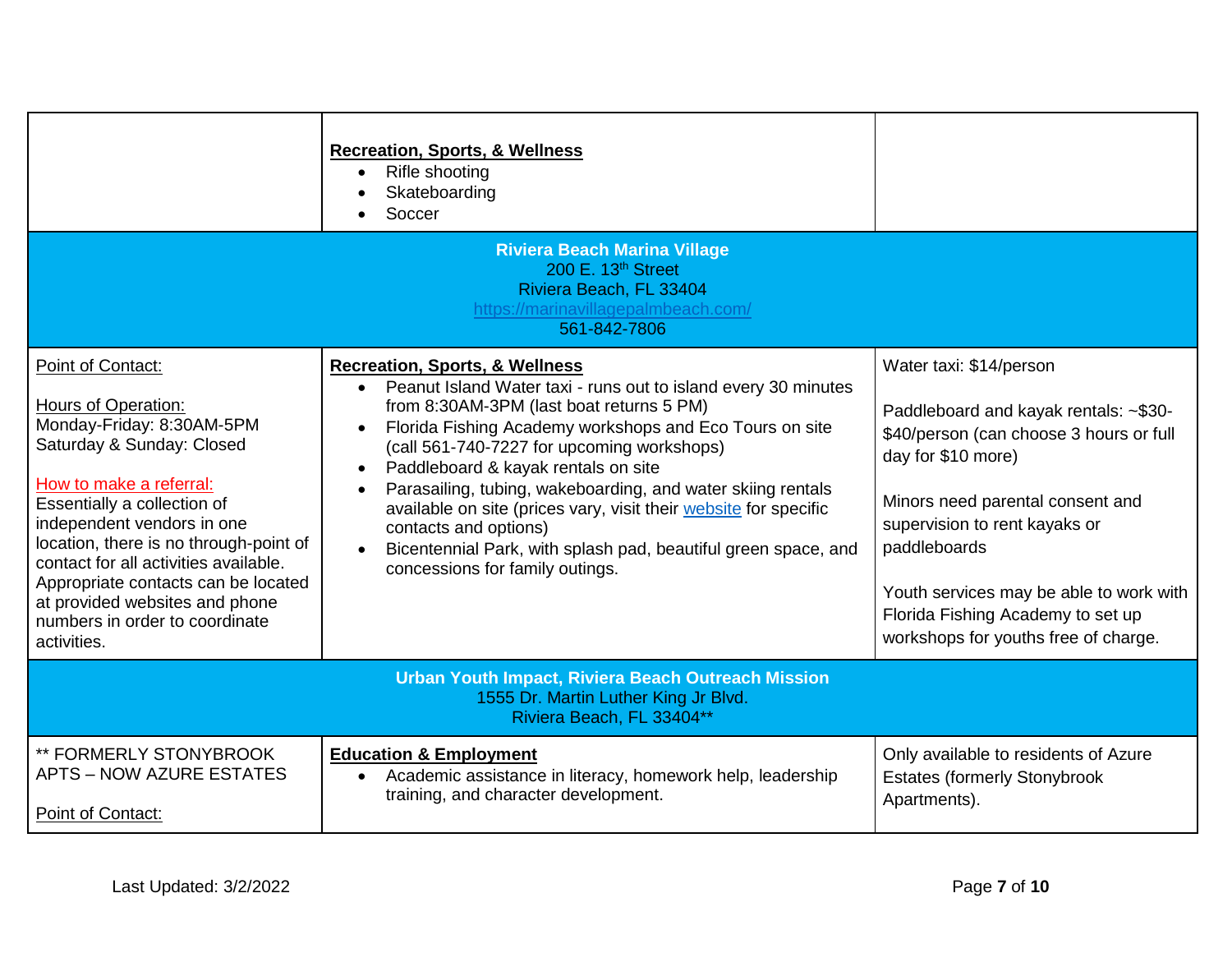| <b>Nestor Medina</b><br>Riviera Beach Site Coordinator<br>Hours of Operation:<br>Afterschool Programs occur in<br>community center within apartment<br>complex<br>Monday-Friday: 3PM-7PM<br>How to make a referral: | <b>Personal Development &amp; Skills</b><br>Various classes such as art, baking, dance, crafts, storytelling,<br>$\bullet$<br>drumming, and music.<br><b>Family Engagement</b><br>• Offers assistance and mentoring for the whole family                                                                                                                                                                                                                                                                                                                        | Afterschool program is free for<br>residents.                                                                                                                 |
|---------------------------------------------------------------------------------------------------------------------------------------------------------------------------------------------------------------------|-----------------------------------------------------------------------------------------------------------------------------------------------------------------------------------------------------------------------------------------------------------------------------------------------------------------------------------------------------------------------------------------------------------------------------------------------------------------------------------------------------------------------------------------------------------------|---------------------------------------------------------------------------------------------------------------------------------------------------------------|
|                                                                                                                                                                                                                     | <b>Suits for Seniors</b><br>251 W 11 <sup>th</sup> Street                                                                                                                                                                                                                                                                                                                                                                                                                                                                                                       |                                                                                                                                                               |
|                                                                                                                                                                                                                     | Riviera Beach, FL 33404                                                                                                                                                                                                                                                                                                                                                                                                                                                                                                                                         |                                                                                                                                                               |
|                                                                                                                                                                                                                     | 305-459-3354<br>https://www.suitsforseniors.org/                                                                                                                                                                                                                                                                                                                                                                                                                                                                                                                |                                                                                                                                                               |
| Point of Contact:<br><b>Jervonte Edmonds</b><br><b>CEO</b><br>Email: info@suitsforseniors.org<br>Hours of Operation:<br>Monday-Friday: 9AM-3PM<br>How to make a referral:<br>Call, email, or visit website.         | <b>Education &amp; Employment</b><br><b>Senior Success Program</b><br>$\bullet$<br>6-12 week program teaches high school seniors the<br>importance of education, personal finance, and<br>professionalism.<br>Focuses on leadership, education, professional life,<br>finances, entrepreneurship, interpersonal skills, and<br>wholesome wellness.<br><b>Career Center</b><br>Helps individuals obtain employment<br>Participants receive a suit, a resume building session, and<br>a mock interview to prepare for employment.<br>Assistance applying for jobs | Program intended for high school seniors.<br>Programs are provided free of cost.<br>To schedule an appointment for the career<br>center, visit their website. |
| <b>Barracuda Bay Aquatic Complex</b><br>1621 W. Blue Heron Blvd<br>Riviera Beach, FL 33404<br>561-845-4076                                                                                                          |                                                                                                                                                                                                                                                                                                                                                                                                                                                                                                                                                                 |                                                                                                                                                               |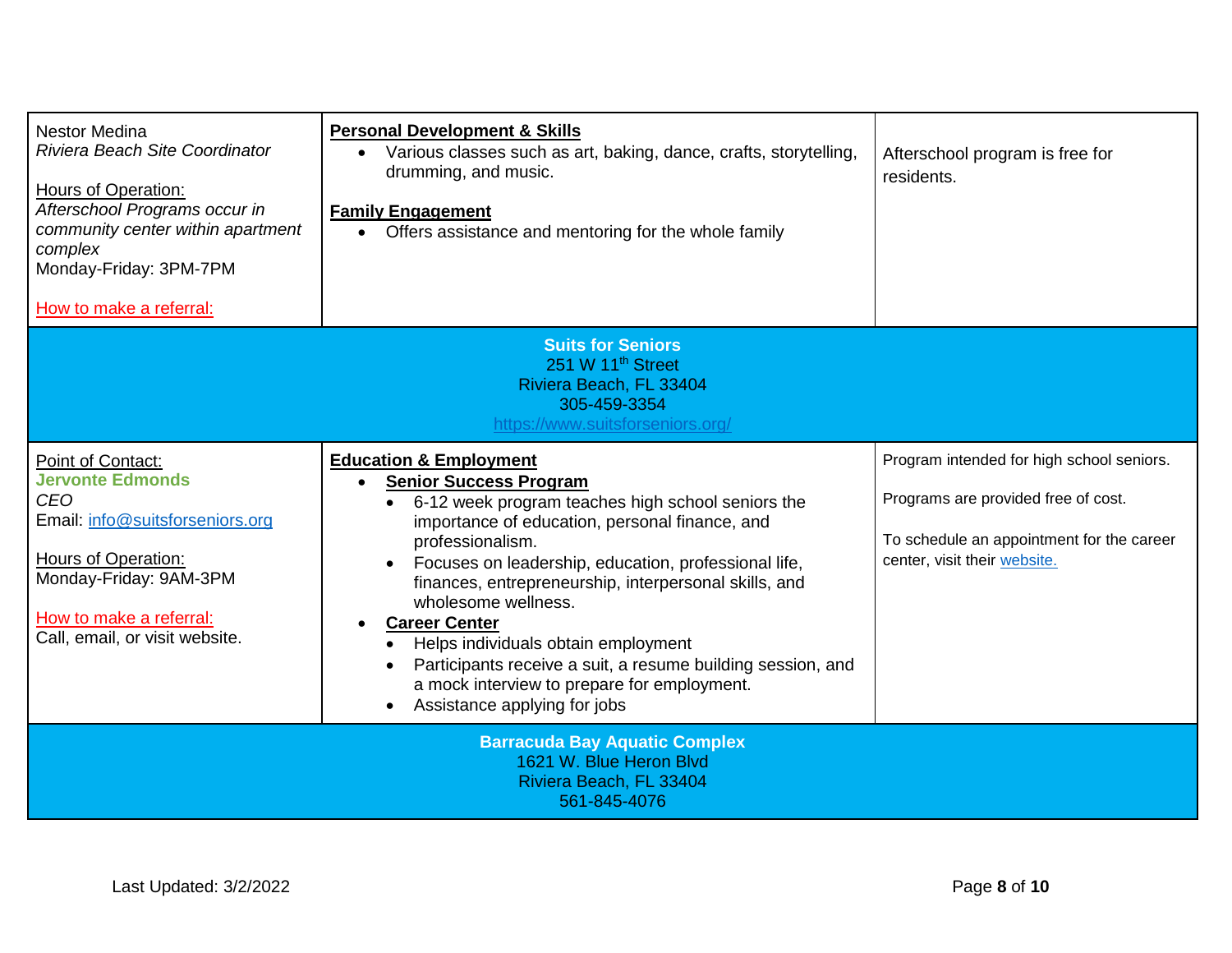| Point of Contact:                         | Open for children and adults of all ages.                                                         | Complex Entry:                                                                   |
|-------------------------------------------|---------------------------------------------------------------------------------------------------|----------------------------------------------------------------------------------|
| 561-845-4076                              |                                                                                                   | Residents: \$3                                                                   |
|                                           | <b>Recreation, Sports, &amp; Wellness</b>                                                         | Non-Residents: \$4                                                               |
| Hours of Operation:<br>Monday: 10AM-5PM   | Recreational (ages 5-17) and masters (18+) swim teams<br>$\bullet$<br>Water aerobics<br>$\bullet$ | Groups: 10-25 (\$50), 26-50 (\$100)                                              |
| Tuesday: Closed<br>Wednesday: 10AM-5PM    | Stroke & Turn swim clinic (ages 5-17)<br>$\bullet$                                                | Swimming Lessons (6 months old +):<br>Residents: \$25/session                    |
| Thursday: 10AM-4:30PM<br>Friday: 10AM-5PM | <b>Personal Development &amp; Skills</b><br>Swimming lessons $(6 +$ months)                       | Non-Residents: \$30/session                                                      |
| Saturday: 10AM-6PM<br>Sunday: Closed      | Various certifications (CPR, AED, Water Safety Instructor, First<br>Aid/Lifeguard)                | <b>Recreational Swim Team:</b><br>\$85 for all (Ages 5-17)                       |
|                                           | <b>Family Engagement</b>                                                                          | Lifeguard Class (Ages 15+):                                                      |
|                                           | Slides, pools, water play for whole family fun.<br>$\bullet$                                      | \$235 All-Inclusive Fee                                                          |
|                                           |                                                                                                   | Water Aerobics (15+):<br>Residents: \$50/session                                 |
|                                           |                                                                                                   | Non-Residents: \$60/session                                                      |
|                                           |                                                                                                   | \$10 for single day                                                              |
|                                           |                                                                                                   | Stroke & Turn Swim Clinic (Ages 5-17):<br>\$30/person                            |
|                                           |                                                                                                   | Certification Classes (Ages 15+):<br>\$75 All-Inclusive Fee                      |
|                                           |                                                                                                   | Masters Swim Team (Ages 18+):<br>Residents: \$50/month*                          |
|                                           |                                                                                                   | Non-Residents: \$70/month*<br>*Does not include local/national masters'<br>fees. |